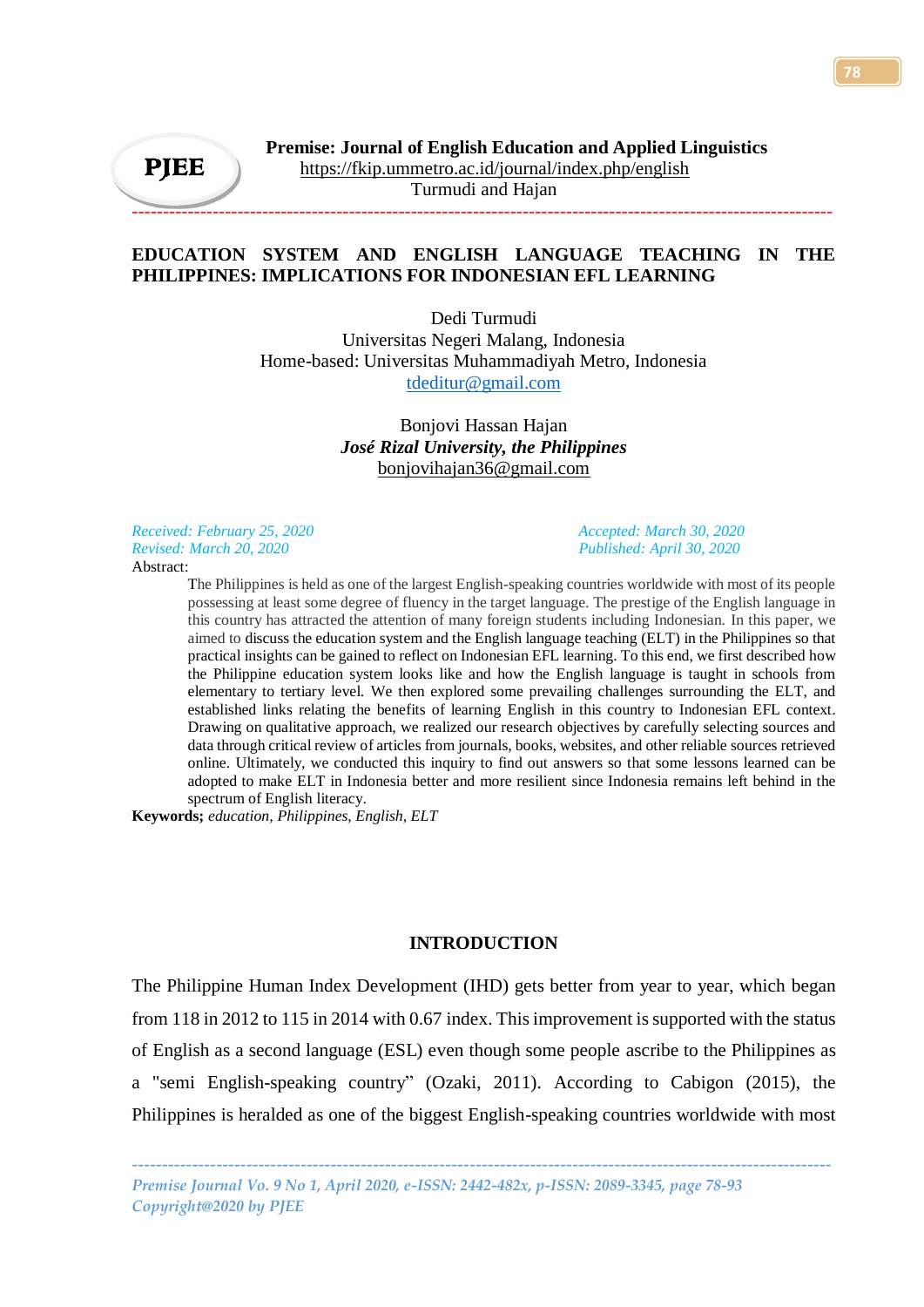of its people possessing at least some degree of fluency in the target language. This is not a question since English in the Philippines has been used as a lingua franca due to the country's rich linguistic diversity (Wa-Mbaleka, 2014). As a lingua franca, English is one of the official languages of the Philippines aside from Filipino, the national language and is spoken by more than 14 million Filipinos (Cabigon, 2015). It is the language of business and law, as well as the principal medium of instruction in education from primary to tertiary education (Cabigon, 2015).

The implementation of English language education was promoted in the Philippines when Spain was defeated by the US in 1889, and since then, English has become the common medium of communication (Bernado, 2006, as cited in, Ozaki, 2011). This suggests that English can be spoken and understood well if the people are exposed to both spoken and written discourses. Meanwhile, Martin (2014) notes that "among ASEAN countries, the Philippines occupies a unique position in that English was brought to the country by the Americans, rather than the British. Three hundred years of Spanish occupation did do anything to make the Spanish language occupy the same prestige status that English enjoys today" (p. 475). Such statements clearly indicate that the development of English language in the Philippines has continued to thrive and prosper.

Consequently, several reasons can be considered as to why the Philippine Education System and English Language Teaching (ELT) in particular should be taken into account for Indonesian learners. Perhaps, among the most practical one is the tuition rate which is comparatively lower than that of ten overseas universities (MANAGEMENT, 2015). Another viable reason could be thorough exposure to the English-speaking environment in schools. A student, for example, does not need to take an additional English course since almost all subjects are taught in English accompanied by English textbooks. Such practice can also be observed in Singaporean Education System (SES). However, the cost of education in Singapore is more expensive for the Indonesian learners who are from the middle class or lower family (Chandra, 2015).

Given such vantage point, we discuss in this paper several facets of Philippine education specifically focusing on its system, the English as a second language, the challenges of teaching and learning English as a second language, and the benefits of learning the English language in the Philippines. In so doing, we hope to illuminate practical insights central for the development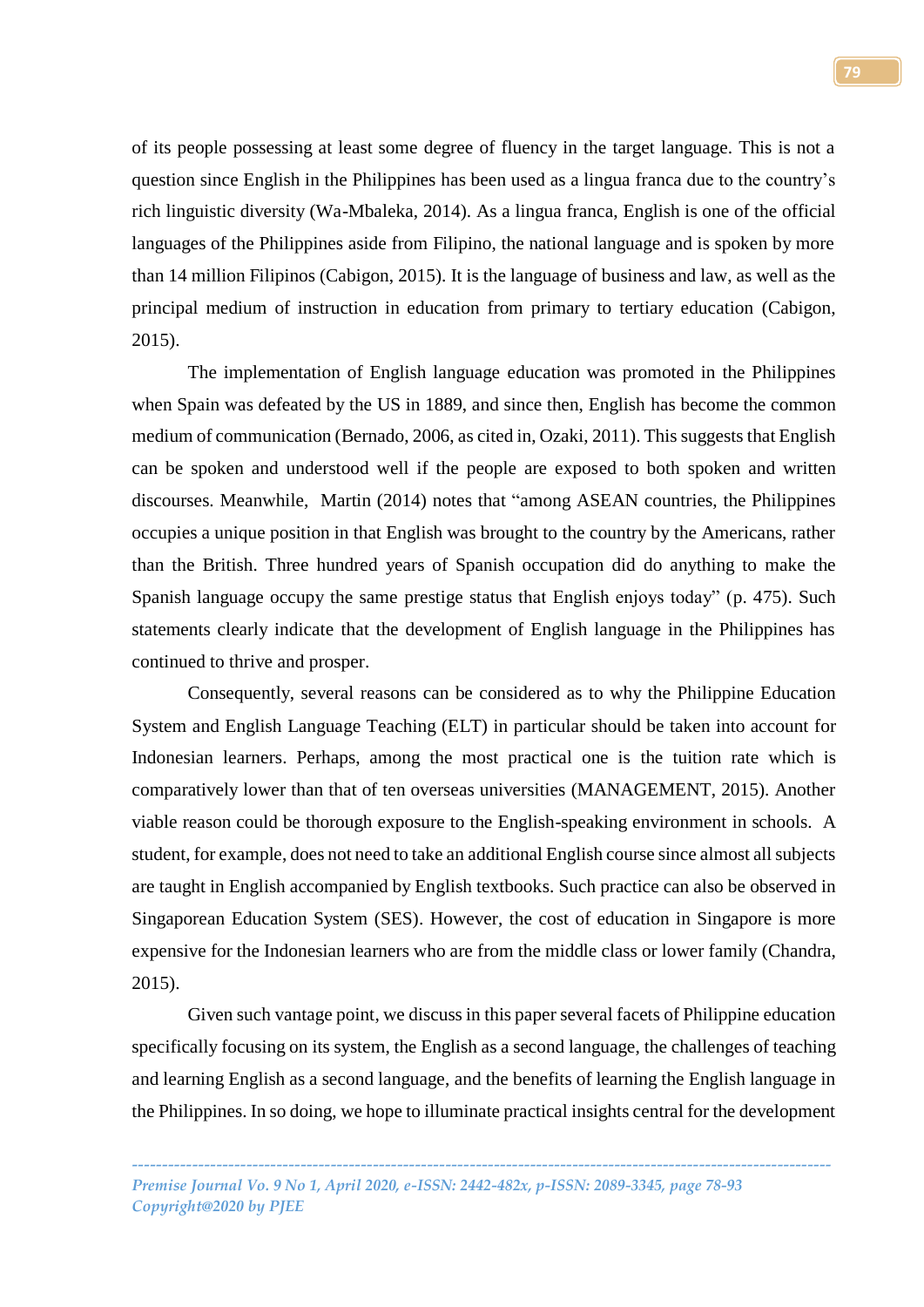of English language teaching in Indonesia. More importantly, through this paper, we sharpen and broaden our expertise in the area of ELT, and thus by analyzing the system of education and how English is taught, we hope to make a positive contribution to the education system in Indonesia.

Hence, we first describe the education system in the Philippines and its ELT context and then attempt to relate its applications for Indonesian EFL learners. Specifically, we aim to answer the following research questions:

- 1. What does the education system in the Philippines look like?
- 2. How is English taught in schools?
- 3. What are the challenges of teaching and learning English as a second language?
- 4. What are the benefits of learning English in the Philippines for Indonesian EFL?

## **RESEARCH METHOD**

#### *Research Design*

In the study, we adopted a descriptive qualitative research. Specifically, we performed critical literature review meant to shape a conceptual paper (Turmudi, 2020). The contents were qualitative data to enrich the statement as planned in the research objectives, and thus no statistical calculation was applied (Heigham & Croker, 2009).

### *Data Collection and Analysis*

We retrieved synchronously the supporting data synchronously from many sources based on the needs of answering the objectives of the study. The data covered articles from journals, books, websites, and other reliable sources. We digested, cited and arranged in the list of references the associate sources. We then arranged the reference list using word reference manager (Turmudi, 2020).

Since this paper is purely descriptive in nature relying on published materials, we followed methodical steps to support the writing process and to ensure the validity and reliability of the data to be processed. These steps are described in the following procedures.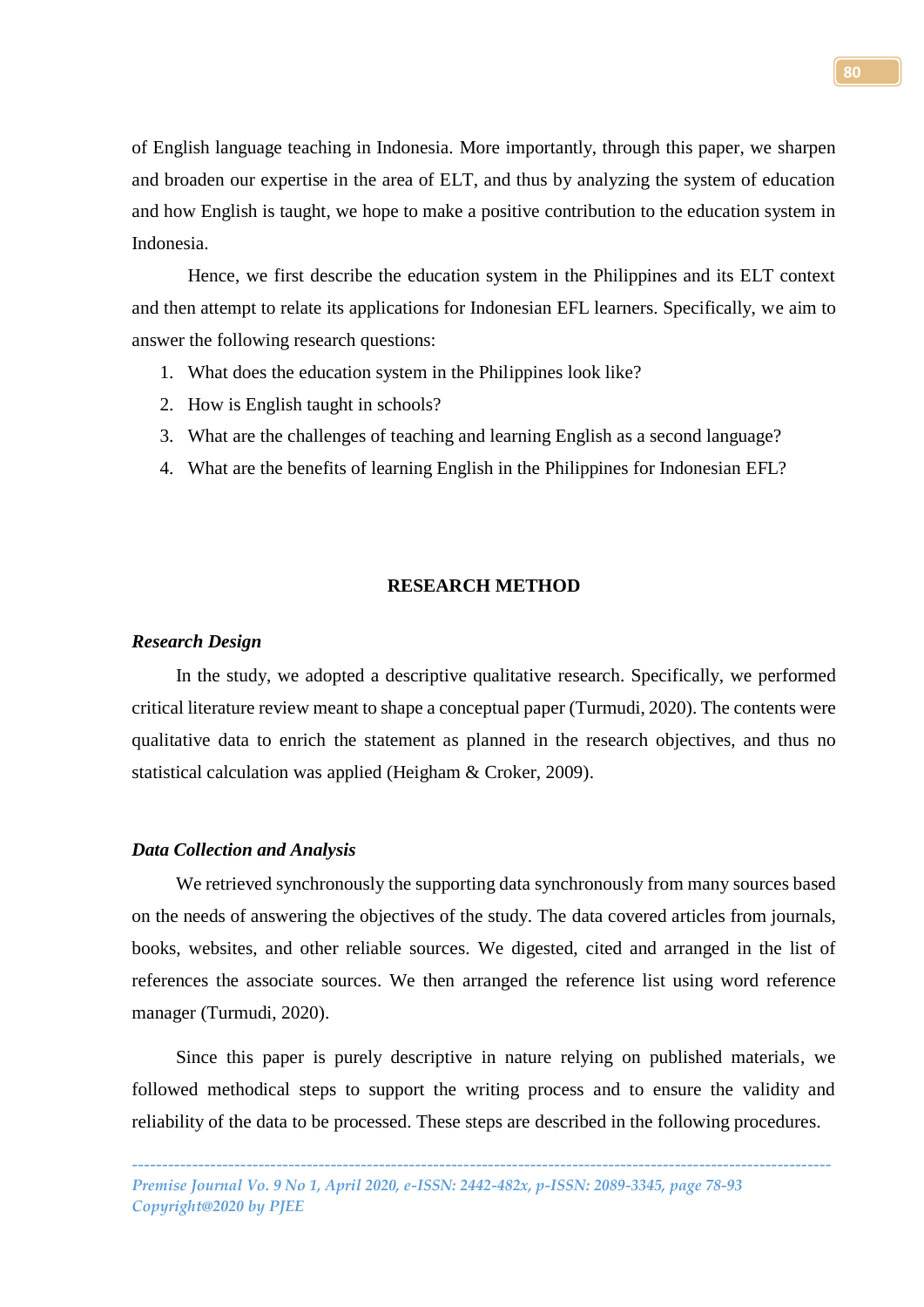- 1. Proposing a topic to write
- 2. Making research objectives
- 3. Finding articles through internet access based on keywords related to the topic under study
- 4. Reading the downloaded articles
- 5. Annotating read articles and writing initial analysis based on the research objectives
- 6. Outlining the full article's structure
- 7. Writing supporting arguments integrating literature reviewed, citing the sources intext and listing the cited arguments in the list of reference using word reference manager
- 8. Editing the manuscript and checking the in-text citation and reference list

We had carefully undertaken all of these steps to support the further process of data analysis and to ensure the rigor of the paper.

## **RESULTS AND DISCUSSION**

# **1. What does the education system in the Philippines look like?**

Like other countries in the world, the Philippine government has put serious attention to its educational development aiming to make every citizen prosperous and humanistic. This attempt is clearly stated in the state laws. Article 14 of the constitution stipulates that the school shall inculcate patriotism and nationalism, foster love for humanity, respect for human rights appreciation of the rule of national heroes in the historical development of the country, teach the rights and duties of citizenship, strengthen ethical and spiritual values, develop moral character and personal discipline, encourage critical and creative thinking, broaden science and technological knowledge, and promote vocational efficiency.

As deeply entrenched in the central goal of the Philippine education for all 2015 National Action Plan prepared in 2006, the structure of education in the Philippines covers basic competencies that promote functional literacy for all. The vision of every Filipino family is to ensure that each son or daughter has the opportunity of high-quality education that will make him or her a whole person leading him or her to become a productive or a successful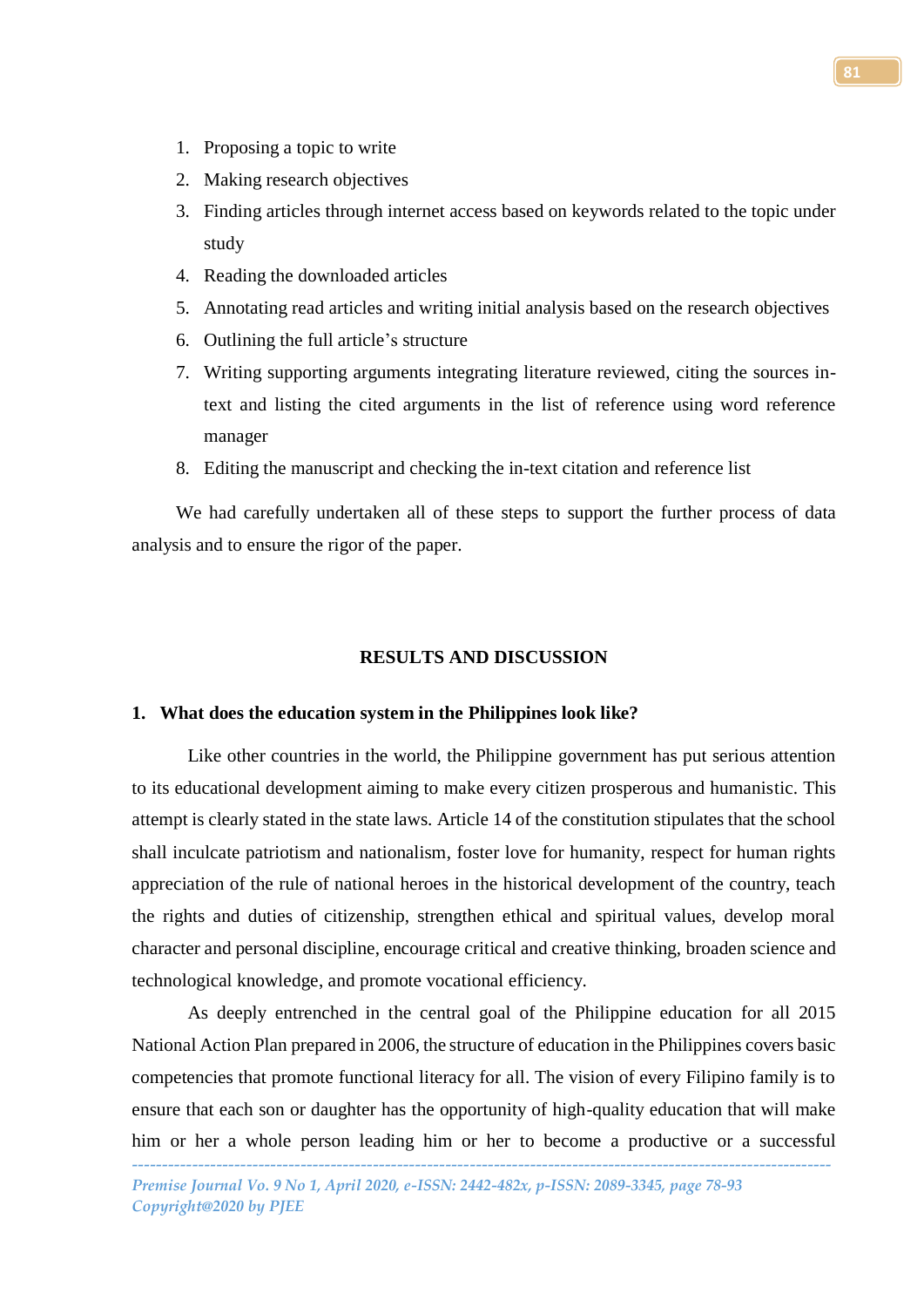entrepreneur ( PTFE, 2008, as cited in WDE, 2011). This vivid grant and attempt to make a real human life of the Filipinos is the real concern of the government to serve every individual whose nationality is Filipino.

Apart from this concern, the Philippine government also grants and promotes English as its second language so that every individual gets the best goal of his or her life. The government further designs a comprehensive schema of the education structure as a complete process of how education is carried and provided since pre-education until post-graduate education. This schematic diagram shows ages, length of time and the degree to which a student can go beyond his or her education.



*Figure 1.* Structure of the Philippine Education System (UNESCO, 2011)

Since 1935 to 1987, English was the only language of instruction in schools. However, due to a mandate of the new constitution both English and Filipino are assured to be the official languages of instruction and communication. In reality, beyond that regulation, English is almost always the spoken language in learning after primary school, especially in the urban and the State Universities and Colleges (SUCs) in the country. This means that the Filipino education system introduces English as the medium of instruction since pre-school until university. This process gradually makes every single learner acquire English as a second language despite the interference of Filipino language, which is the national language. Unlike in Indonesia in which English is taught in schools since elementary and in certain majors such as English Department, in the Philippines, students learn all subjects in English and with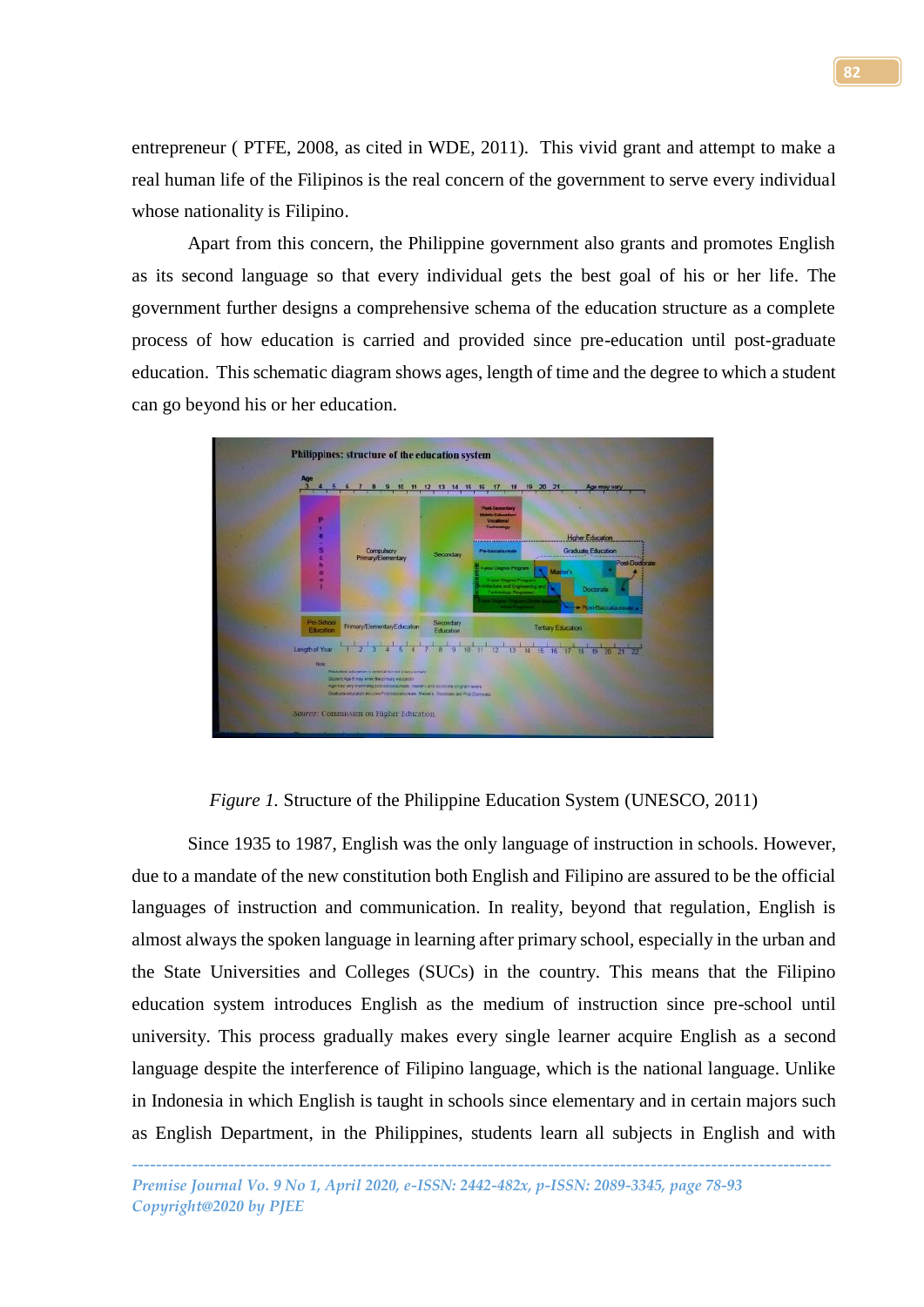English as instructional language as well (Cabigon, 2015). The summary of how English is leant and spoken can be described below.

# Table 1

*Table of School Grades and Stages in Philippines Education System (CANADA, 2004)*

| of<br><b>Types</b><br>Formal<br>Education | <b>Divisions</b>                                                                                                    | Length<br>of time | Subjects taught                                                                                                                                                                                                              |
|-------------------------------------------|---------------------------------------------------------------------------------------------------------------------|-------------------|------------------------------------------------------------------------------------------------------------------------------------------------------------------------------------------------------------------------------|
|                                           | Primary Cycle I                                                                                                     | $\overline{4}$    | Language Arts (Pilipino, English and Local<br>Dialect) Mathematics Health Science civics<br>and culture                                                                                                                      |
| Primary                                   | Primary Cycle 2                                                                                                     | $\overline{2}$    | Language Arts (Pilipino, English and Local<br>Dialect) Mathematics Health Science civics<br>and culture.<br>music and art; physical<br>education; home economics and livelihood;<br>and social studies                       |
|                                           | General Secondary<br>School                                                                                         | $\overline{4}$    | communicative arts (English and Pilipino),<br>mathematics, science, technology, and social<br>sciences, physical education, music, and                                                                                       |
| Secondary                                 |                                                                                                                     |                   | citizen army training), home economics,<br>agriculture and fisheries, industrial arts and<br>entrepreneurship), values education<br>and<br>some electives, including subjects from both<br>academic and vocational pathways. |
| High School                               | Vocational<br>Secondary School<br>general,<br>(2)<br>two<br>special,<br>and<br>two<br>special<br>cabinet<br>making) | $\overline{4}$    | five major fields:<br>agriculture, fishery,<br>trade/technical, home industry, and non-<br>traditional<br>with<br>courses<br>host<br>of<br>a<br>specializations.                                                             |
|                                           | Secondary Science<br><b>High School</b>                                                                             | $\overline{4}$    | the pure and applied sciences, mathematics,<br>or engineering upon entering college.                                                                                                                                         |
|                                           | Higher Education<br>(undergraduate)                                                                                 | 4                 | Specialise in any field leading to operator                                                                                                                                                                                  |
| Higher<br>Education                       | <b>Higher Education</b><br>(graduate)                                                                               | $\overline{2}$    | Specialise in any field leading to developer                                                                                                                                                                                 |
|                                           | <b>Higher Education</b><br>(postgraduate)                                                                           | $2 - 4$           | Specialize in any field leading to a creator                                                                                                                                                                                 |

This summary shows that the education system and English language teaching in the Philippines are different from that of the education system and English language teaching in Indonesia.

*-------------------------------------------------------------------------------------------------------------------- Premise Journal Vo. 9 No 1, April 2020, e-ISSN: 2442-482x, p-ISSN: 2089-3345, page 78-93 Copyright@2020 by PJEE*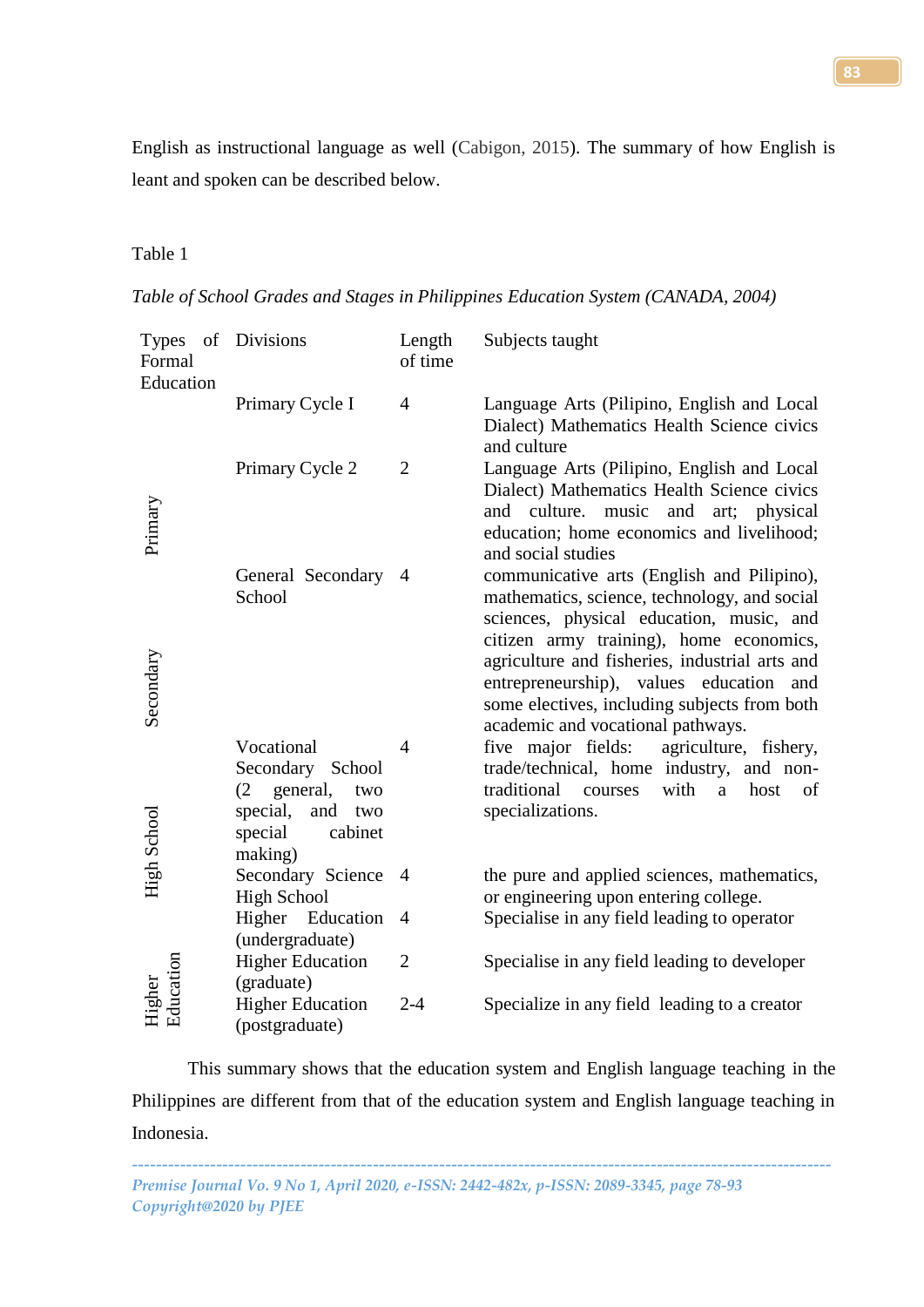#### *2.* **How is English taught in schools?**

In general, English is taught in all level of schools from elementary to tertiary. This stage is segmented into several phases and episodes and along with the development of this country after gaining full independence on July 4, 1946. Although Emilio Aguinaldo proclaimed Philippine independence from the Spanish regime on June 12, 1898, Filipinos had never been freed by Americans until the US signed the Treaty of Manila on July 4, 1946, granting that the Philippines gained "full independence" from the United States of America. Consequently, Spanish was not widely used in the education system but the English language (SE, n.d.). The Philippines, however, celebrates Independence Day (or *Araw ng Kalayaan*) every June 12 to commemorate their freedom from Spain. In the further essay, how English taught will be explained in some sub-topic seen from history and types of English instruction at schools in this country.

Martin (2014) summarized critical points on how English is taught among Filipinos. English was introduced in the Filipino classroom by American soldiers who first taught in Corregaridor in 1898. Since then, English was made as a medium of instruction (MOI) in all levels. Along with the colonization (1898-1946) for fifty years, English was promoted in the classrooms as if it were a native language for Filipino speakers (p.475).

The form of how this model was massively implemented at Philippine schools was found to be written in one of the American principals in 2011 as seen in his diary expressed below.

"We must insist that every day in his first three years of school life, the Filipino child has a dialogue lesson, and we must make him commit that lesson absolutely to memory. For instance, suppose his first lesson is as brief as this: Good morning, Pedro. Good morning, Jose. How are you this morning, Pedro? Thank you. I am very well. It would not be cruelty to animals to insist on any second-grade pupil's committing that lesson to memory"(Martin, 2002, as cited in, Martin, 2014, p. 476).

This is the indication of how and to what extent English was English during the colonization. In more comprehensive outlines, English was instructed as in the following description. First, the students are asked to do dialogue memorization (Audio Lingual Method). Further, they are also trained to do activities in the classroom such as stressing eye movements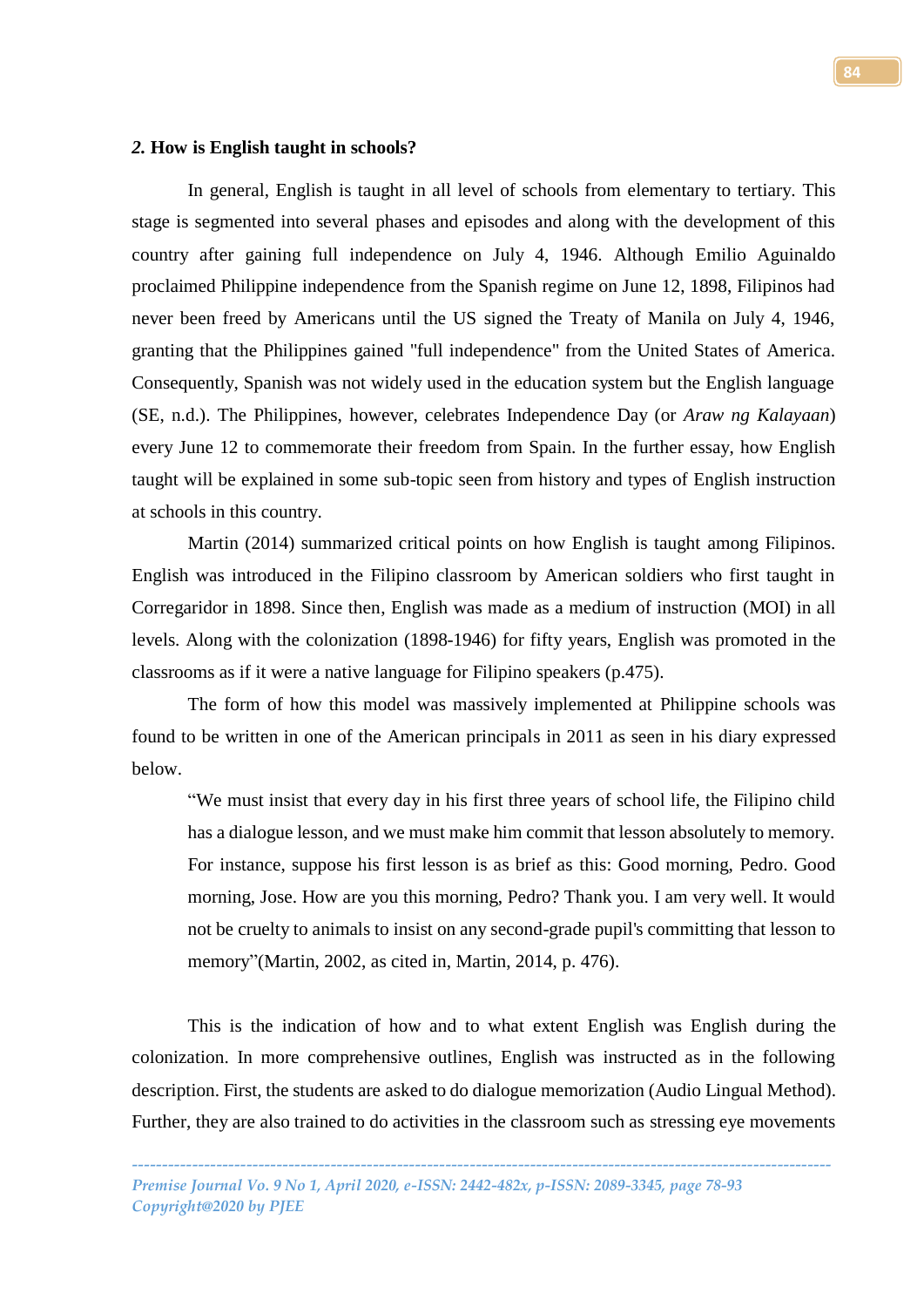in reading, asking students to read aloud, making them perform grammar drills, and expecting them to recite memorized passages. All of these activities are identified as techniques in the Audio-Lingual Method (ALM) invented by Fries and developed by B.F. Skinner (Encyclopedia, n.d.).

Simultaneously, the government is in support of how English is learnt and spoken through a systematic program called Mother-Tongue-Based Multilingual Education (MTB-MLE) law. The Philippines passed the MTB-MLE law recently, which requires earlier grades to be taught in students' mother tongues (Wa-Mbaleka, 2014). This is seen in the statements below.

"Under the MTB-MLE law, the number of English instruction periods is highly limited. From the Input Hypothesis perspective, it can be expected that the English learning process will be slower as a result of MTB-MLE. This law is good for learning in general. Its application, however, is causing some challenges because it is still new, and it looks like limited training has been provided to teachers, in this Outer Circle country" (p.71).

Research shows that the Philippines is successful in the teaching and learning of English. The evidence of this success is seen through the promotion of English through the media, home, school, tourism, business, and even the sending of English teachers abroad. Some surveys even proved that the Philippines was the best non-native English-speaking country in business English. A significantly high percentage of people in the Philippines speak English as compared to the neighboring countries (Wa-Mbaleka, 2014).

## *The curriculum of English for Secondary School*

As this paper goes beyond the fact that English is spoken and written language, the government through Departement of Secondary Education in the Philippines has designed the English curriculum for students to learn along their school time. In general, students are exposed to English atmosphere in both indoor (teaching-learning process) and outdoor (communicating with people daily). In particular, the Filipino government regulates English as described in the program called Conceptual Framework of the English Program (Education, 2010). Overall, the schematic diagram is detailed below: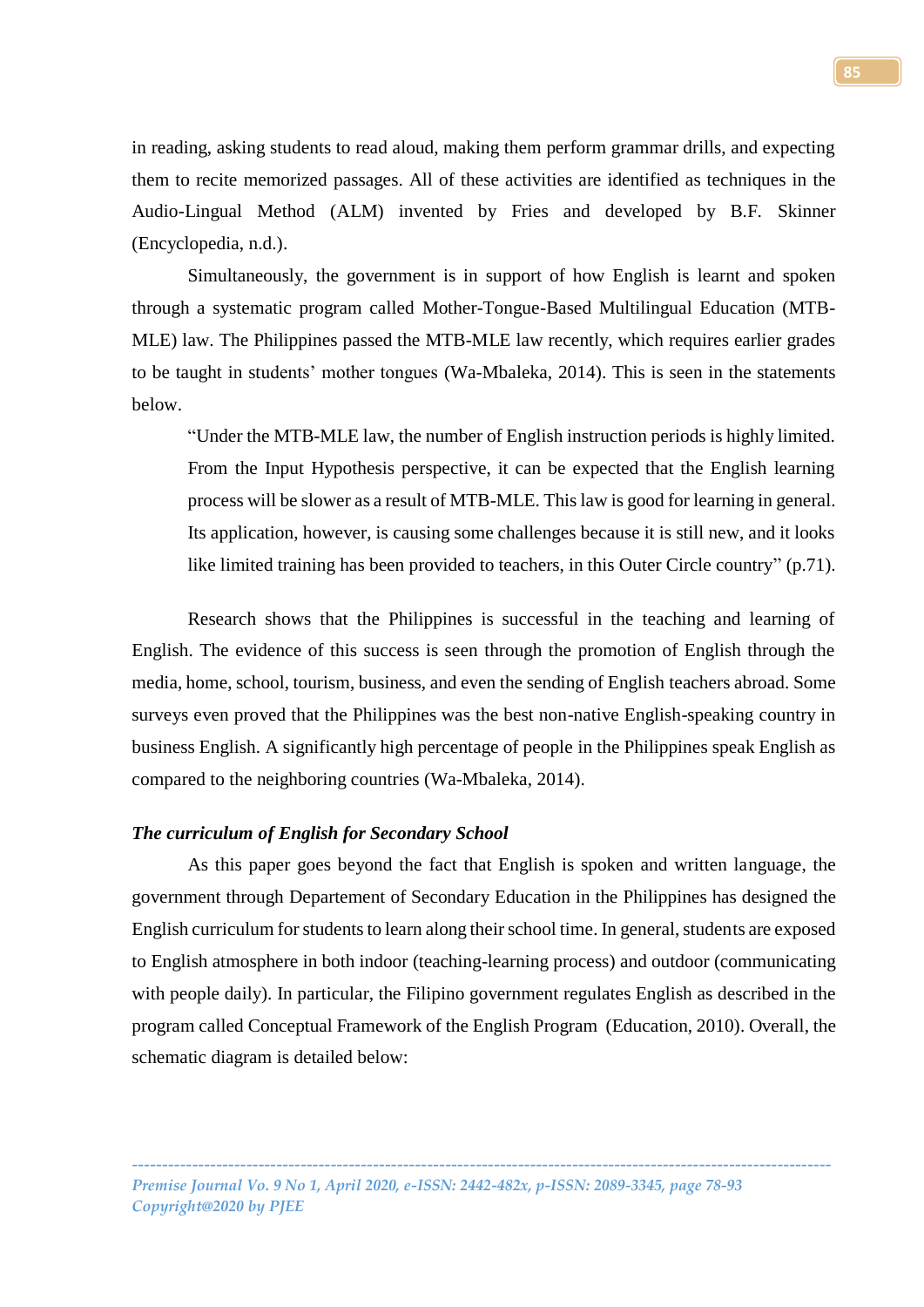

*Figure 2.* Conceptual Framework of the English Program in the Philippines (Education, 2010)

The overall goal of the 2010 Secondary Education Curriculum of English is to develop a functional literate Filipino who can effectively function in various communication situations. It underlies critical competencies comprising of the ability to express clearly ideas and feelings orally, in writing, and non-verbally, to learn on his own, to read, comprehend and respond in turn to ideas presented (Education, 2010).

The two-fold goals of this program are to develop the English communicative, and literary competence/appreciation of the Filipino youth ended with four competencies: linguistic, sociolinguistic, discourse and strategic with emphasis on cognitive academic language proficiency (CALP). The macro language skills such listening, reading, speaking and writing are equipped with providing facilities to view multimedia and internet source information as the means to develop creativity in encoding essential information during studying(Education, 210).

## *How English is taught in Elementary Schools*

The ministry of tourism of the Philippines (2014) reports (as cited in, Rubiyantoro, 2015) that 93.5 % of Filipinos can speak English fluently. This success can be traced back to how People use English as their communication tool and how English is exposed to Filipinos in daily life. In particular, English is taught since elementary school until universities in more intense portion than that in Indonesia.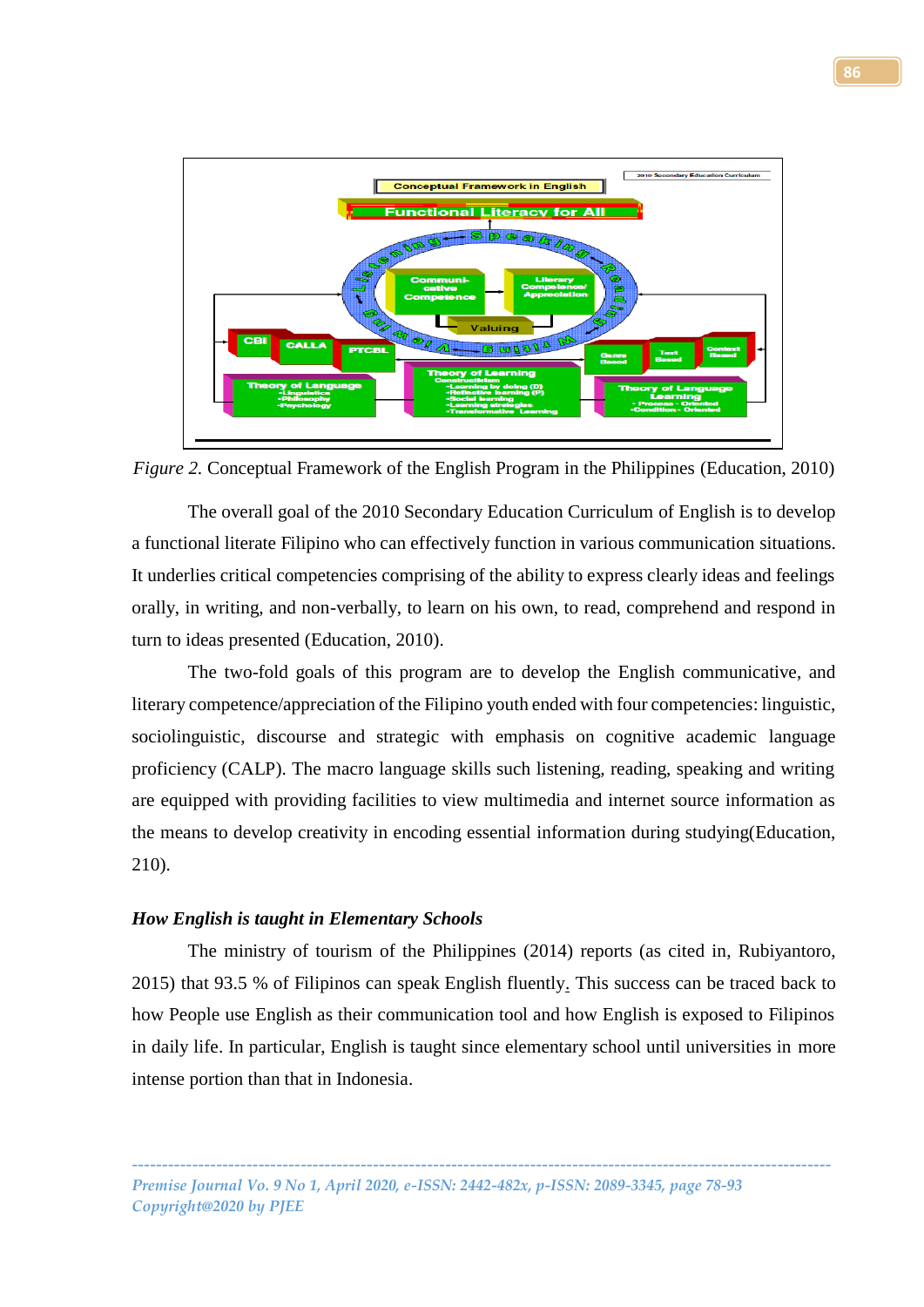In Elementary school (ES), Grade I students learn English for five months, and in Grade II, students study English for 12 months. Since Grade III, all subjects of science are integrated into the English language. The subjects are called MAPEH (Music, Art, Physical Education, and Health), and the other subjects such mathematics, Tagalog language, social science and GMRC (Good Manners and Right Conduct) are in English.

In grade IV of ES, students get additional courses called HELE (*Home Economics and Livelihood Education*). All of these subjects are taught and written in English. This continues until high school in that all subjects related to sciences are instructed and written in English. This final assessment is also measured in English (Rubiyantoro, 2015). Such structure also works for the university level.

It is not surprising that English achievement of internet-based test (iBT) of Filipino is higher and reached 88 off 120 averagely reported and taken from 2008-2012. The average TOEFL iBT score of Filipino people was 88 out of 120 taken between January and December 2008, which ranked number two in Asia. This figure is very high compared to 66 for the Japanese (ETS, 2009, p.10). Indonesian average score in iBT, however; was 78 (ETS, 2009).

### *How English is taught in Secondary Schools*

English is shown at a critical period of learning that is teenager episode in the Philippines. The government regulates English to be taught through a well-planned curriculum, which is called the 2010 Secondary Education Curriculum: Curriculum Guide in English. In stage I, this curriculum regulates desired outcomes of learning, essential understanding, essential questions (content standards and performance standards). In the second stage, it rules assessment and product performance. In phase III, it guides the learning plan in which instructional activities that students will pass through to gain the standards (Education, 2010).

# *English in Tertiary Education or Higher Education*

As the Filipinos have sufficient achievement of English learning through many subjects and courses, tertiary education in the Philippines fully uses English as a medium of instruction and communication. The bilingual education come to a halt at secondary school and to some specific courses called GMRC covers Filipino, civics and culture, good manners and right conduct (character education), home economics, livelihood education, music, art and physical education are taught in Filipino. At secondary, only l social studies values education, physical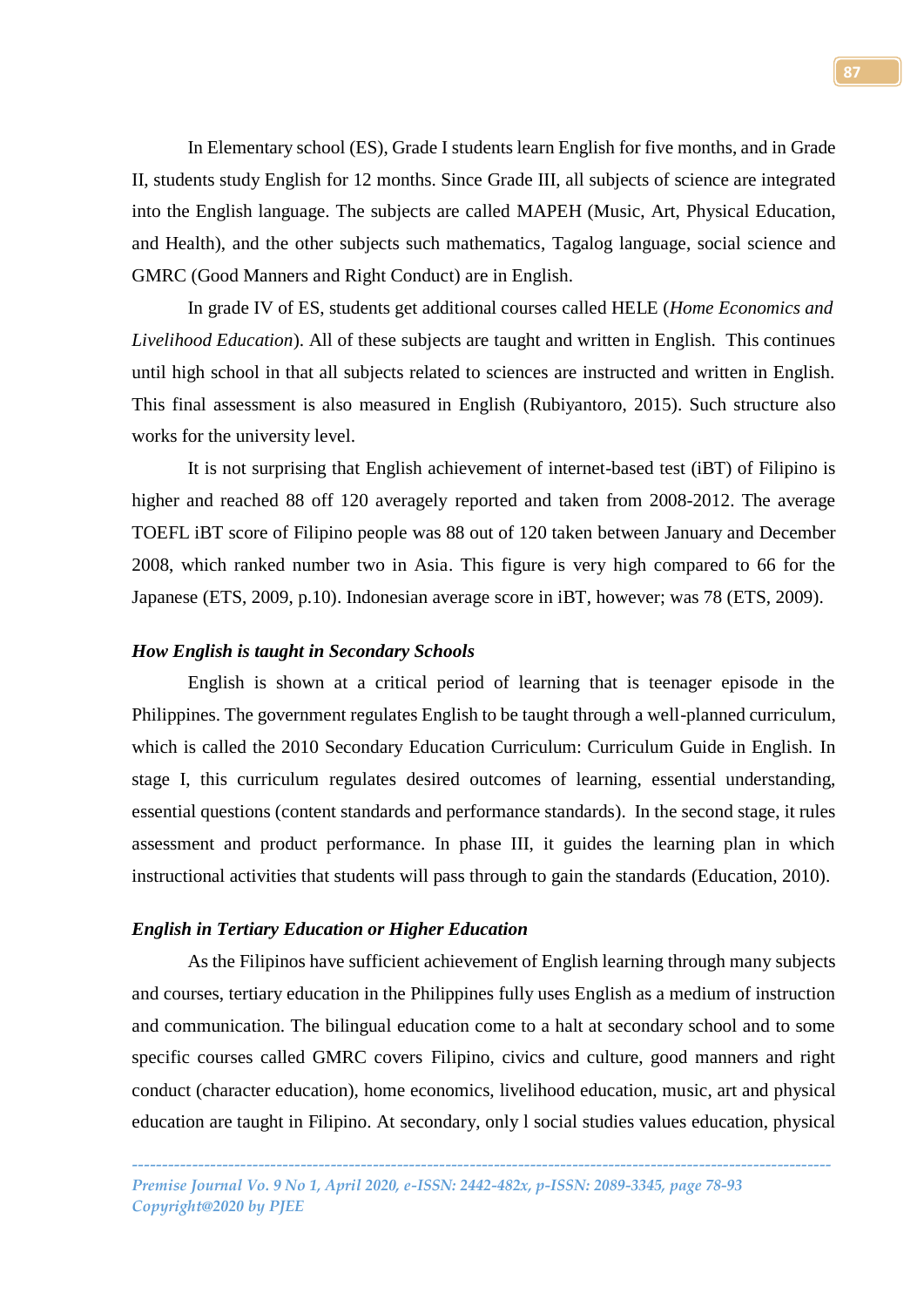education, health and music are taught in Filipino (Education, 2010). Further education upper than secondary uses fully English except major in Filipino and foreign languages.

# **3. What are the challenges of teaching English as a second language?**

Amid this successful story of how Filipinos acquire English proficiency, challenges arise in this country. Nevertheless, the discussion with respect to this area addresses overall and general obstacles due to limited data sources. It is interesting to note that the Philippines comprises of more than 180 ethnic languages and dialects. In connection to this, Wa-Mbaleka (2014, p.73) notes a number of challenges facing the teaching English in the Philippines. First, while MTB-MLE is a law that is based on sound linguistic theory of learning, its ineffective implementation can lead to catastrophic results in the teaching and learning of English. Second, time allocated to the teaching and learning of English in the new K to 12 program is not enough for effective learning of a new language. Last, the lack of ESOL materials and TESOL experts could be seen as a threat to the sustainability of English language teaching and learning in the Philippines. This implies that despite English being one of the official languages, obstacles abound the teaching context since the learners have different mother tongues as their first language and Filipino as their first official language.

In addition, Ozaki (2011) highlighted his findings stating that:

Filipino English has distinctive features in terms of grammar, pronunciation, and vocabulary (refer to Trudgill & Hannah, 1994, for details). Due to such distinctive features, some people might consider Filipino English to be nonstandard. However, teachers in the Philippines use Standard English, although this statement is not based on any systematic research but rather solely on my impression (p. 57).

Further, some challenge may also arise as pertaining to mentioned below:

The fact that Filipino host family members are likely to speak (a) language(s) other than English to each other. Consequently, there is a fear that the amount of input at home might be insufficient for students. However, this problem can be solved if host families agree to speak only English while they are with the students (Ozaki, 2011).

Considering this situation, it is of no question that there is not any single English program without obstacle yet the English language is embedded and integrated not only as the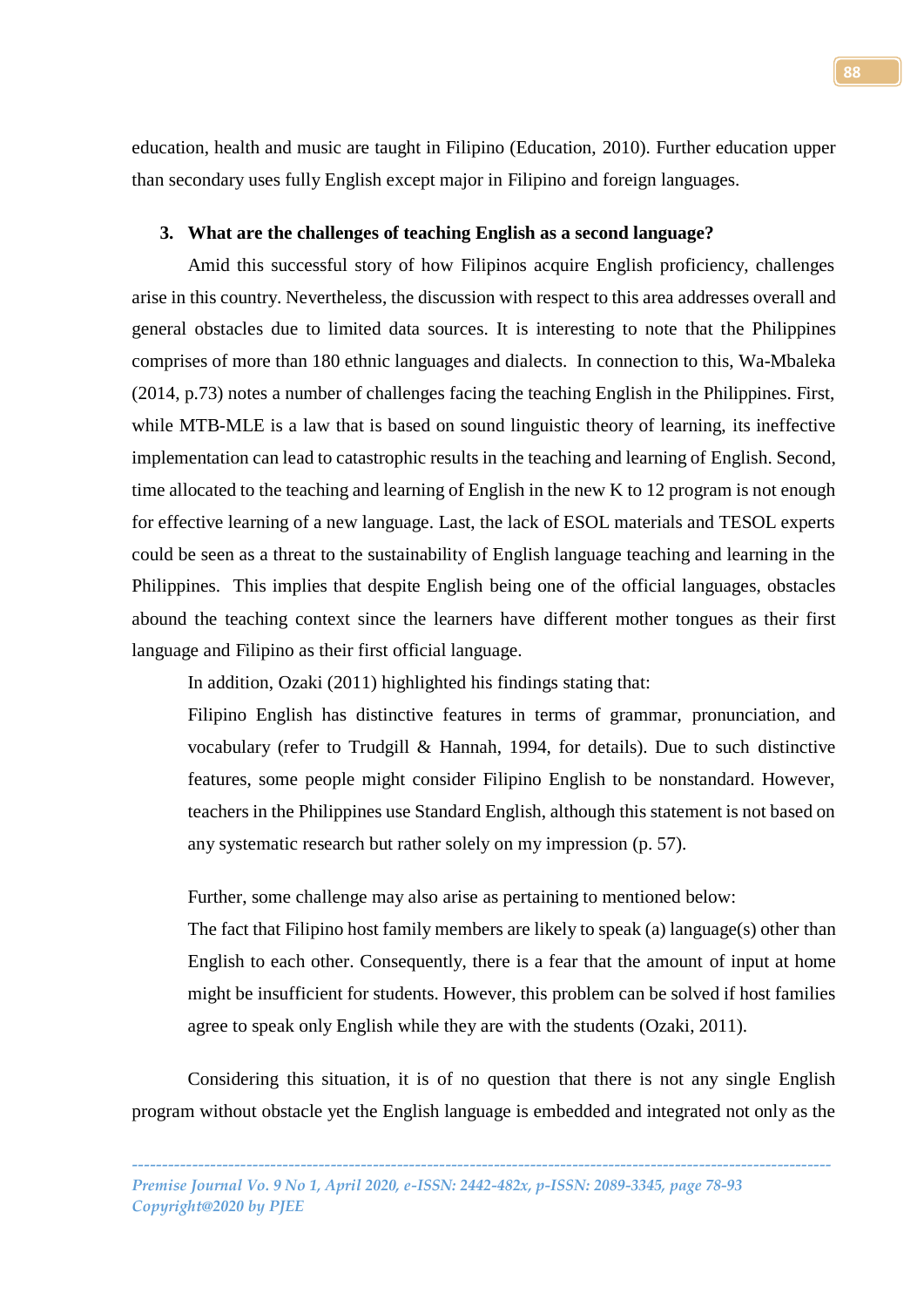language of subjects or courses but more importantly as the language of materials and instructions in the education system.

## **4. What are the benefits of learning English in the Philippines for Indonesian EFL?**

In Indonesia, English language learners continue to face challenges when it comes to communicating in the target language because their first language is more widely used in daily communications and English is treated only as a foreign language. In the Philippines, however; Indonesian learners may not find this drawback. It is logical that the Filipinos will not use their mother tongue since English is used as one of the official languages and that they have the pride to be as an English-speaking nation. In addition, it makes sense that they will use English since Filipino as the national language may not be understood by all ethnic groups due to ethnolinguistic diversity. Thus, we argue that learning English in the Philippines is roughly better than that in Indonesia due to several reasons.

Ozaki (2011) highlighted his knowledge and positive things that a learner will get in learning English in the Philippines. He notes that the main benefits include the following. First, the cost of learning is cheaper than any other country like European countries, Australia and America, Singapore and Japan. Second, Indonesian people are alike in the skin, posture, and facial pattern with that of Filipinos. These physical traits may promote a close relationship in learning and up to the level of convenience. Third, Filipino English teachers have characteristics that enable them to help foreigners either native or non-native speakers in the way they develop their English ability. Fourth, students can experience using English as lingua franca when talking to any Filipinos. Finally, a highly advanced learner can significantly benefit from involving in an English language program in the Philippines as they offer both English program for those international students and those for Filipinos (p. 54-55). All of these may work for Indonesian learners and can be better as Indonesian does not have a past time conflict with Filipinos.

A further probe might be worth emphasizing to reflect on the lessons learned about Indonesia. What we digested from the literature reviews can be surmised in the following highlights. First, English is taught as subject matter from primary school to university. Consequently, students will strongly have the foundation of the four skills including syntax and lexicon. Second, English is integrated into Science subjects or sourcebooks. As a result, they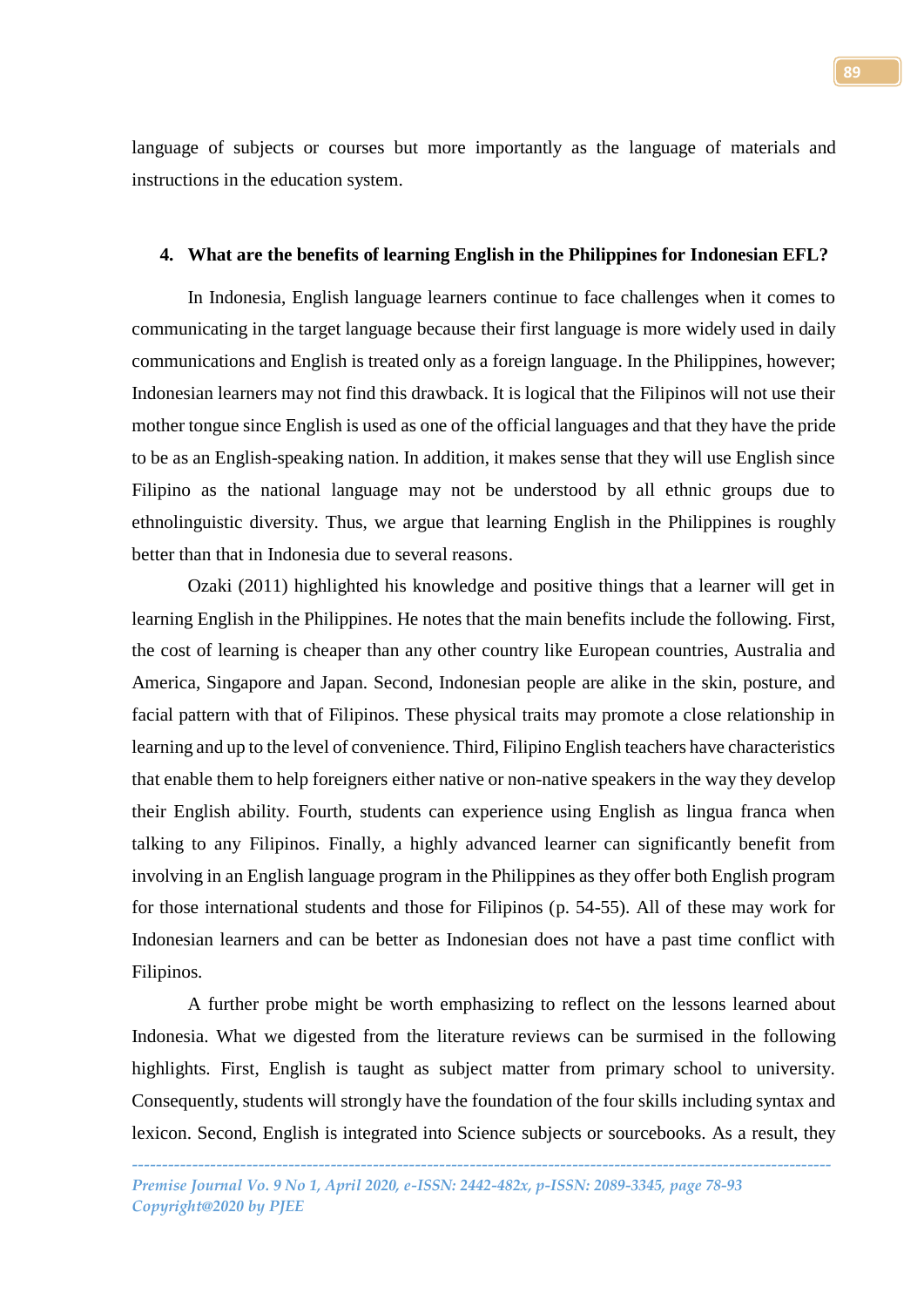will get used to understanding the target language through content-based learning sources. This will scaffold the further development of language acquisition of learners since they need more content-related language as they move to higher education. Third, English is used in the interaction of teaching and learning process. Such practice could enable students to develop their speaking skill into a native-like proficiency. Finally, English is used as a medium of communication in public space; therefore, students will have contextual spoken English as supporting learning atmosphere. It might be limited to student-teacher interaction, studentofficial communication, and official meetings and events among the public. All of these can be selectively replicated in Indonesia to adjust the Indonesian English literacy rate on behalf of emphasizing English language mastery.

## **CONCLUSION**

In this paper, we attempted to discuss the education system and English language teaching in the Philippines. Specifically, we illustrated how the Philippine education system looks like and how English language is taught in schools from elementary to higher education. We further uncovered some challenges surrounding the teaching and learning of English as a second language in the Philippines. From these discussions, we established links relating the benefits of learning English in the Philippines to Indonesian EFL.

By describing the ELT in the Philippines in this study, we can conclude that, while the Indonesia and the Philippines are categorized as the developing countries in Asia as based on their Index Human Development (IHD), the atmosphere of learning English in the Philippines is better because the potential chance to speak L1 language of Indonesian can be absent as they get used to speaking in English both in classroom interaction with teachers and with people outside in real life such as in business correspondence. Moreover, although the Philippines Education System (PES) might not be better than Indonesian Education System (IES) in the sense of time duration at primary and secondary levels, it is worth documenting how English language is fostered and sustained from primary to tertiary level in the Philippines. With this, we can assume that English language teaching in the Philippines is much better than it is in Indonesia. The indicators can easily be traced back to the outcome of the iBT TOEFL test, which was number 2 in Asia (Ozaki, 2011) and the widely used English in public views of Filipinos.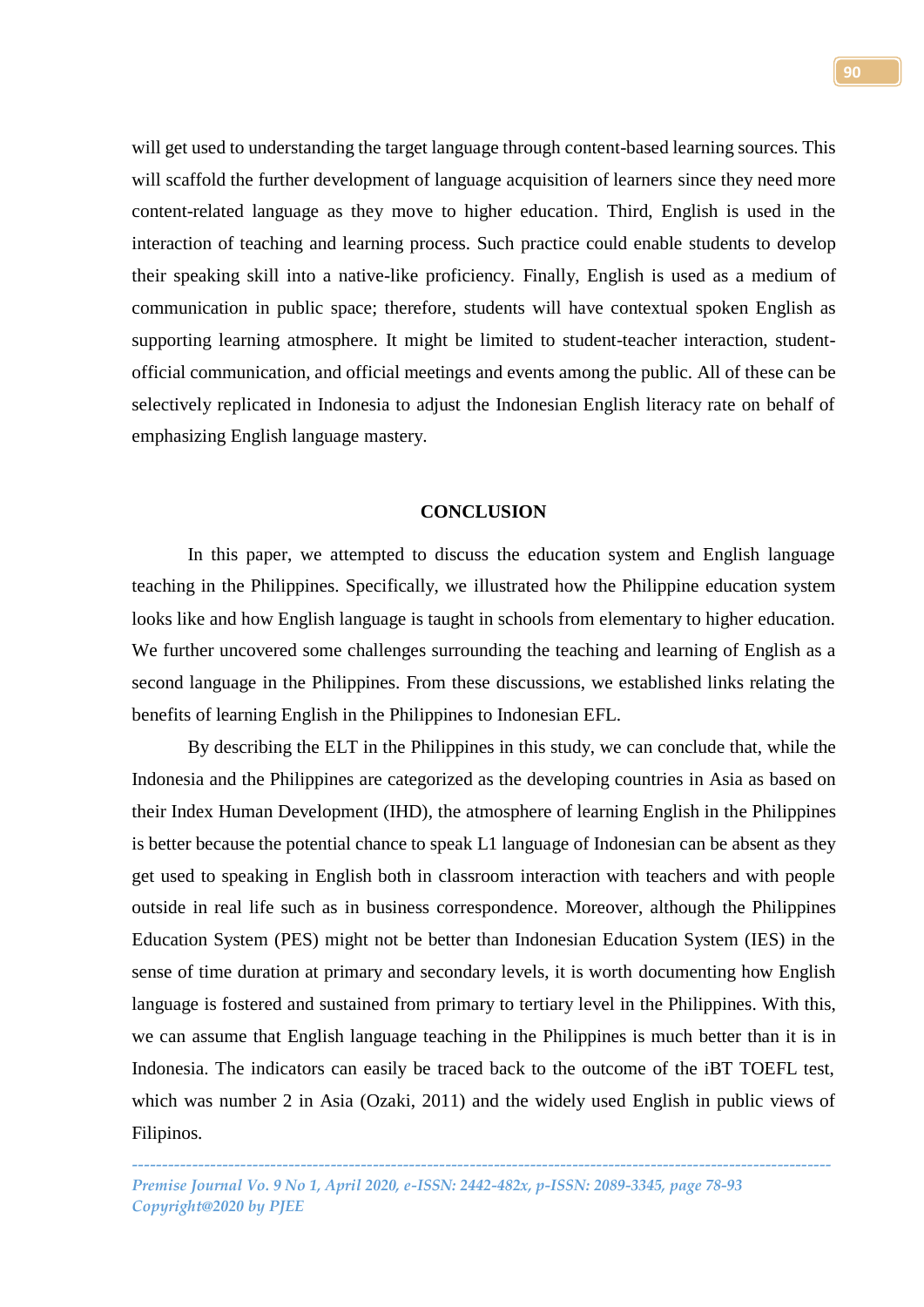Based on our conclusions, we recommend Indonesian students to study English in the Philippines if they cannot go to any English-speaking countries such as US, Australia, New Zealand, and England for certain reasons such budget and scholarship rejection. Thus, learning English in the Philippines can be said to be the least among the best yet the best among the most expensive in the world.

## **BIO-PROFILE**

**Dedi Turmudi** was a former head of English Department and a senior English lecturer at Muhammadiyah University of Metro Lampung Indonesia. He received his Master Degree from the SIT Graduate Institute or previously known for the School for International Training (SIT) Brattleboro, Vermont USA with ESOL as his minor concentration. He had filed up his experience at high school for 12 years and has published a number of books and presented research articles at International Conferences since 2009. He specializes his lecturing at writing and teaching methodologies. However; his main research is in writing development and intercultural communication for language teachers (ICLT/CCU). He is a postgraduate student at Universitas Negeri Malang specializes in ELT program. Corresponding email: [tdeditur@gmail.com](mailto:tdeditur@gmail.com) ORCID ID ; http://orcid.org/0000-0003-4803-5854

### **BIO-PROFILE**

**Bonjovi Hassan Hajan** is a Research Faculty at the Senior High School Division in José Rizal University, Philippines. He is a M.A.Ed in English Language Teaching (ELT) candidate at the Philippine Normal University. He is a fellow at International Association of Scholars, Educators, Researchers and Practitioners (I-ASERP) and a teacher trainer at Asian Center of Education, Research and Training for Innovation (ACERT). Bonjovi also serves as a senior editor and a peer reviewer in reputable academic journals. His research publications explore the different areas of ELT including second language teaching and learning, teacher cognition, blended learning, academic writing, and discourse analysis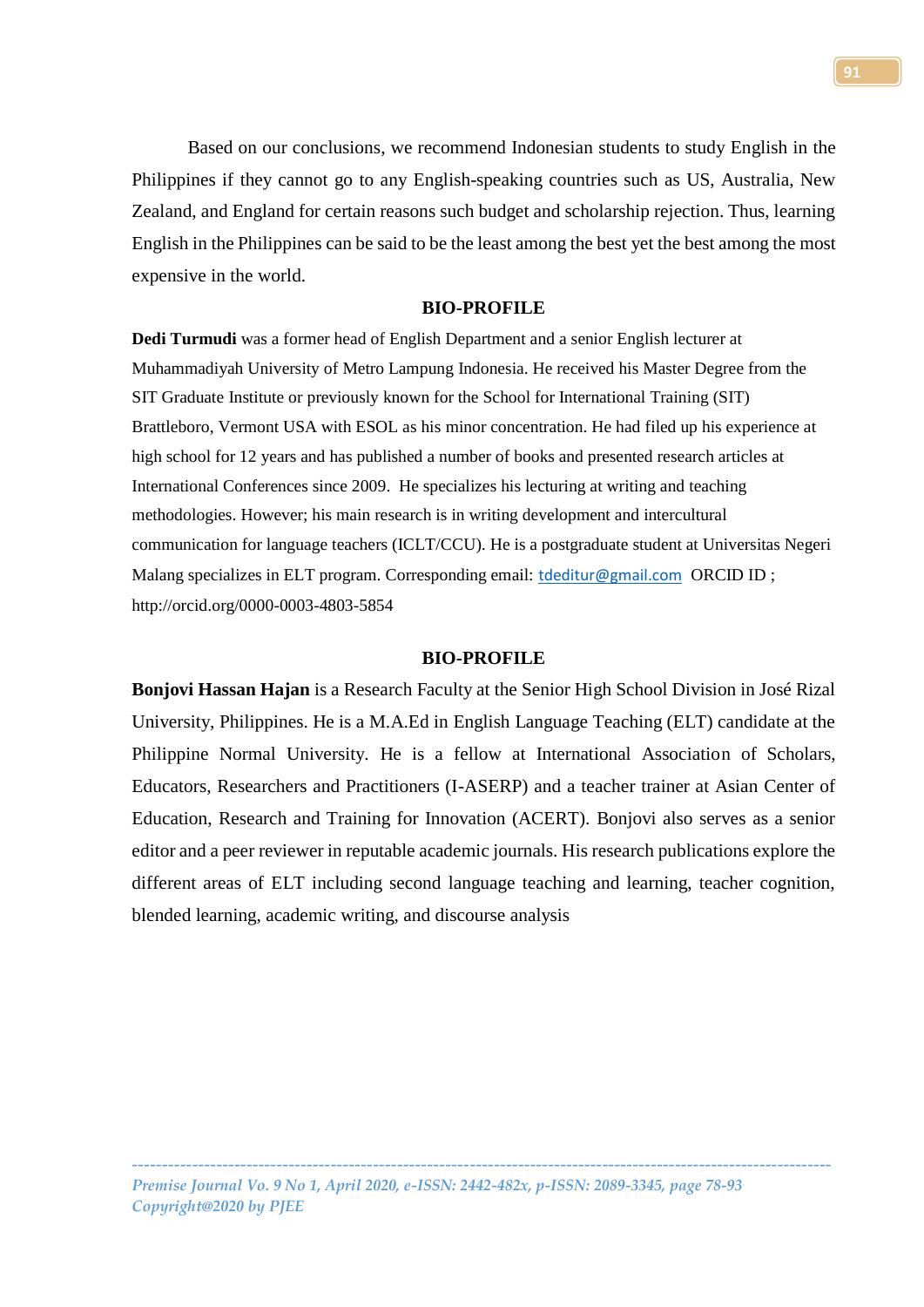### **REFERENCES**

- Cabigon, M. (2015). State of English in the Philippines: Should we be concerned? *British Council, Philippines*. Retrieved fro[m https://www.britishcouncil.ph/teach/state-english](https://www.britishcouncil.ph/teach/state-english-philippines-should-we-be-concerned-2)[philippines-should-we-be-concerned-2](https://www.britishcouncil.ph/teach/state-english-philippines-should-we-be-concerned-2)
- CANADA, W. E. (2004, 5 30). *Education overview in the Philippines*. Retrieved 9 29, 2016, from https://www.wes.org/: https://www.wes.org/ca/wedb/philippines/rpedov.htm
- Chandra, I. (2015, June 26). *Perbandingan biaya kuliah luar negeri di 6 negara*. Retrieved October 28, 2016, from http://www.kompasiana.com/isabellachandra/perbandinganbiaya-kuliah-luar-negeri-di-6-negara-infografis\_5501897aa33311376f5138e7
- Education, D. O. (2010). *2010 Secondary education curriculum: Curriculum guide in English.* Pasing: Curriculum Development Division.
- Encyclopedia, W. t. (n.d.). *Audio-lingual\_method*. Retrieved 9 29, 206, from https://en.wikipedia.org/: https://en.wikipedia.org/wiki/Audio-lingual\_method
- English Testing Service (ETS). (2009). Test and score data summary for TOEFL internet-based and paper-based tests: January 2008— December 2008 test data. Retrieved March 13, 2010 from http://www.ets.org/Media/Tests/TOEFL/pdf/test\_score\_data\_summ ary\_2008.pdf
- Heigham, J., & Croker, R. A. (2009). *Qualitative research in applied linguistics: A practical introduction.* (J. H. Croker, Ed.) London: Palgrave Macmillan UK. doi:https://doi.org/10.1057/978023023951
- MANAGEMENT, E. B. (2015). *Biaya kuliah dan biaya hidup per tahun di Filipina* . Retrieved October 28, 2016, from http://edubless.co.id/: http://edubless.co.id/wpcontent/uploads/2016/02/PERBANDINGAN-BIAYA-KULIAH-LUAR-NEGERI.pdf
- Martin, I. F. (2014). English langauge teaching in the Philippines. *World Englishes, 33*(4), 472- 485. Retrieved from https://www.academia.edu/
- Ozaki, S. (2011). Learning English as an international lingua franca in a semi-English-speaking country: The Philippines. *The Asian EFL Journal, 53*, 51-60. Retrieved September 29, 2016, from http://www.asian-efl-journal.com
- Rubiyantoro, Y. (2015, Agustus 12). *Beginilah cara pelajar Filipina bahasa Inggris*. Retrieved 9 29, 2016, from http://www.kompasiana.com/: http://www.kompasiana.com/yohanrubiyantoro/beginilah-cara-pelajar-filipina-belajarbahasa-inggris\_55ca8222c022bd2f10d794cf
- SE (n.d.). *Education system in Philippines*. Retrieved 9 29, 2016, from http://www.studycountry.com/guide/PH-education.htm:
- Turmudi, D. (2020). English scholarly publishing activities in the industrial revolution 4.0: what, why, and how? *English Language Teaching Educational Journal, 3*(1), 52-63. *ELTEJ, 3*(1), 52-63. Retrieved May 1, 2020, from http://journal2.uad.ac.id/index.php/eltej/article/view/1890

*Premise Journal Vo. 9 No 1, April 2020, e-ISSN: 2442-482x, p-ISSN: 2089-3345, page 78-93 Copyright@2020 by PJEE*